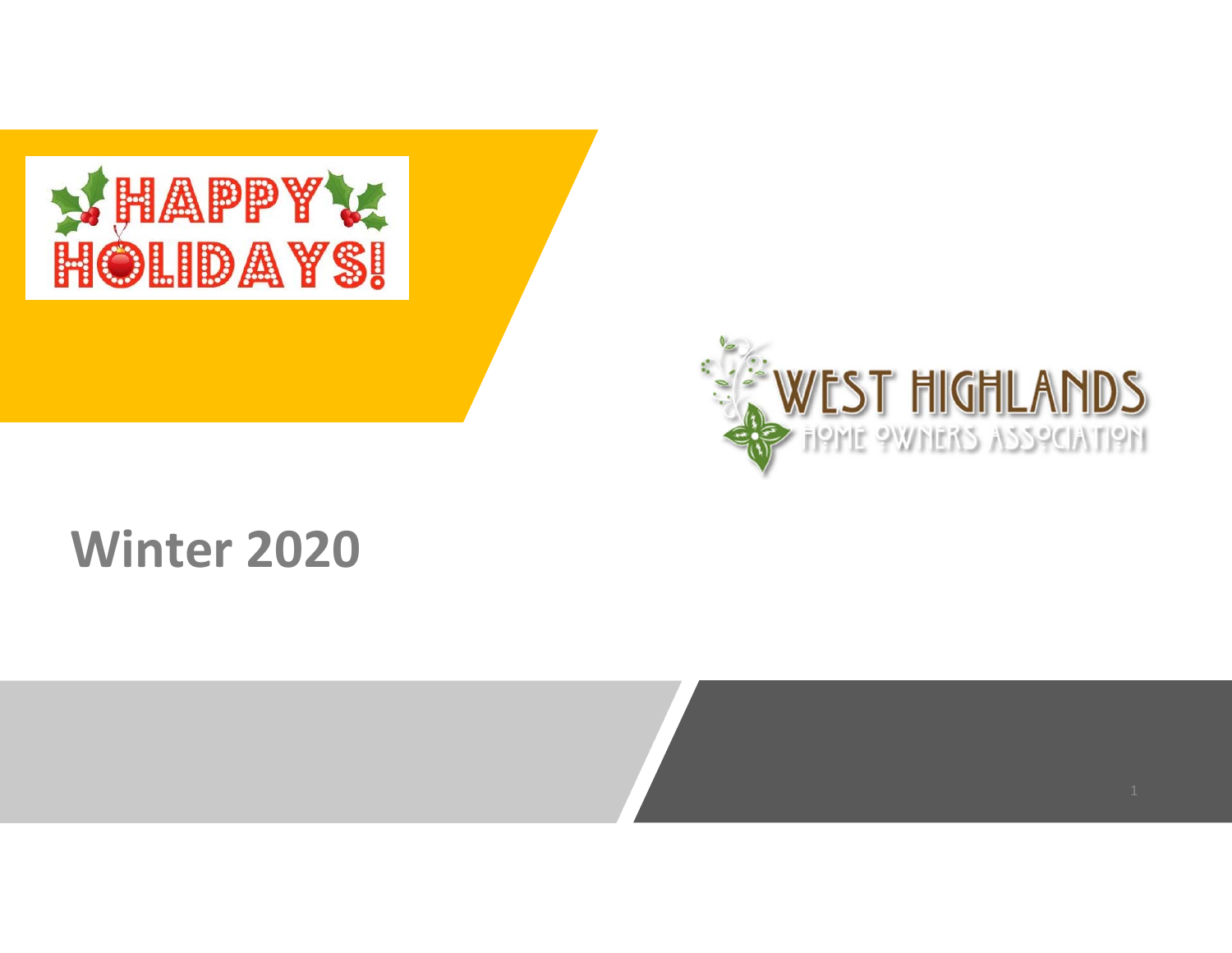### Social Committee Update

The Social Committee hosted <sup>a</sup> robust schedule of events for residents to enjoy in 2020: many Food Trucks, <sup>a</sup> Jazz Concert, the Dog Park Grand Opening, just to name <sup>a</sup> few.

**Our final event for the year will be the Annual Holiday Home Decorating Contest. There is no need to sign up to participate. A non‐West Highlands resident will be escorted around the neighborhood to judge decorating on December 20th at 7pm, so turn on those lights!**

Winners will receive <sup>a</sup> beautiful yard sign that can be displayed in your front yard acknowledging your win!

The Social Committee is already looking forward to <sup>a</sup> few new events for 2021 ‐ Yappy Hour at the Dog Park, <sup>a</sup> Backyard Progressive Party, DJ Concert, and Valentine Day Activity. We look forward to seeing you next year. Thanks to Wandie Bethune and her social committee volunteers for helping adapt to the challenging circumstances in 2020 and continuing to help provide the neighborhood with fun ways to connect.

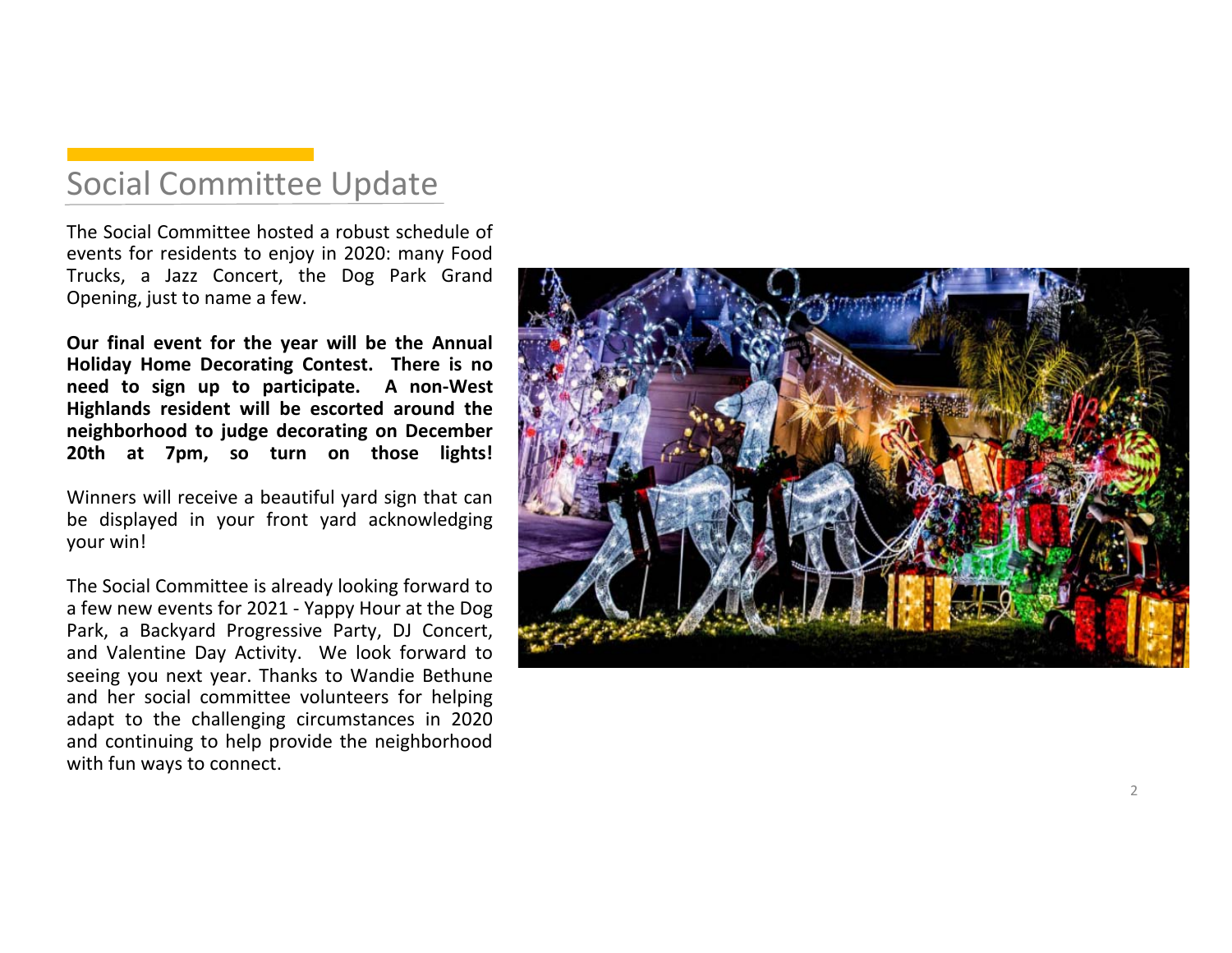### Pool Committee Update

By now you may have seen <sup>a</sup> lot of construction movement at our future pool amenity site. If not, please drive by and take <sup>a</sup> spectator's look. We have acquired all of the necessary permits and progress is underway. We have had more than our share of delays and setbacks but the pool project is in full‐steam‐ahead mode. You can visit our website to see the pool drawings. The contracted opening date is June 2, 2021. We all hope that the pool will be completed sooner for an opening date by Memorial Day Weekend.

The HOA will be creating <sup>a</sup> Pool committee to begin the process of preparing for operational and financial oversight of the pool and preparing rules & regulations upon its completion next year. Tyler Skelton will be leading this committee. An informational meeting and opportunity to sign up to participate will be taking place on January 28, 2021 @ 7:30 p.m. Potential volunteers will need to be in good standing with the HOA and cannot be in legal or collections with the HOA. Please be on the lookout for further information regarding this opportunity in early January!

### Dues Reminder



As <sup>a</sup> reminder, please note that:

- •Dues for all homeowners paying annually are expected to be paid by January 1st of each year
- •Dues for all homeowners paying monthly are expected to be paid by the first of each month

As <sup>a</sup> courtesy, any homeowners paying annually, who has <sup>a</sup> zero balance on their account as of December 31, 2020, may pay in two installments with no less than 50% of the total annual dues to be paid before February 1, 2021 and the balance being paid before August 1, 2021. (For example, <sup>a</sup> homeowner with <sup>a</sup> zero balance on their account with Sentry on 12/31/2020 may pay their HOA dues for 2021 by paying no less than \$650 by 2/1/2021 and the balance by 8/1/2021 if they choose the two payment installment option. Waysome Way Lots 50% of the total annual dues is \$1,050.)

Any homeowner who is in the arrears on December 31, 2020 and does not pay their full balance by January 1, 2021, as required by the covenants, will be sent to collections.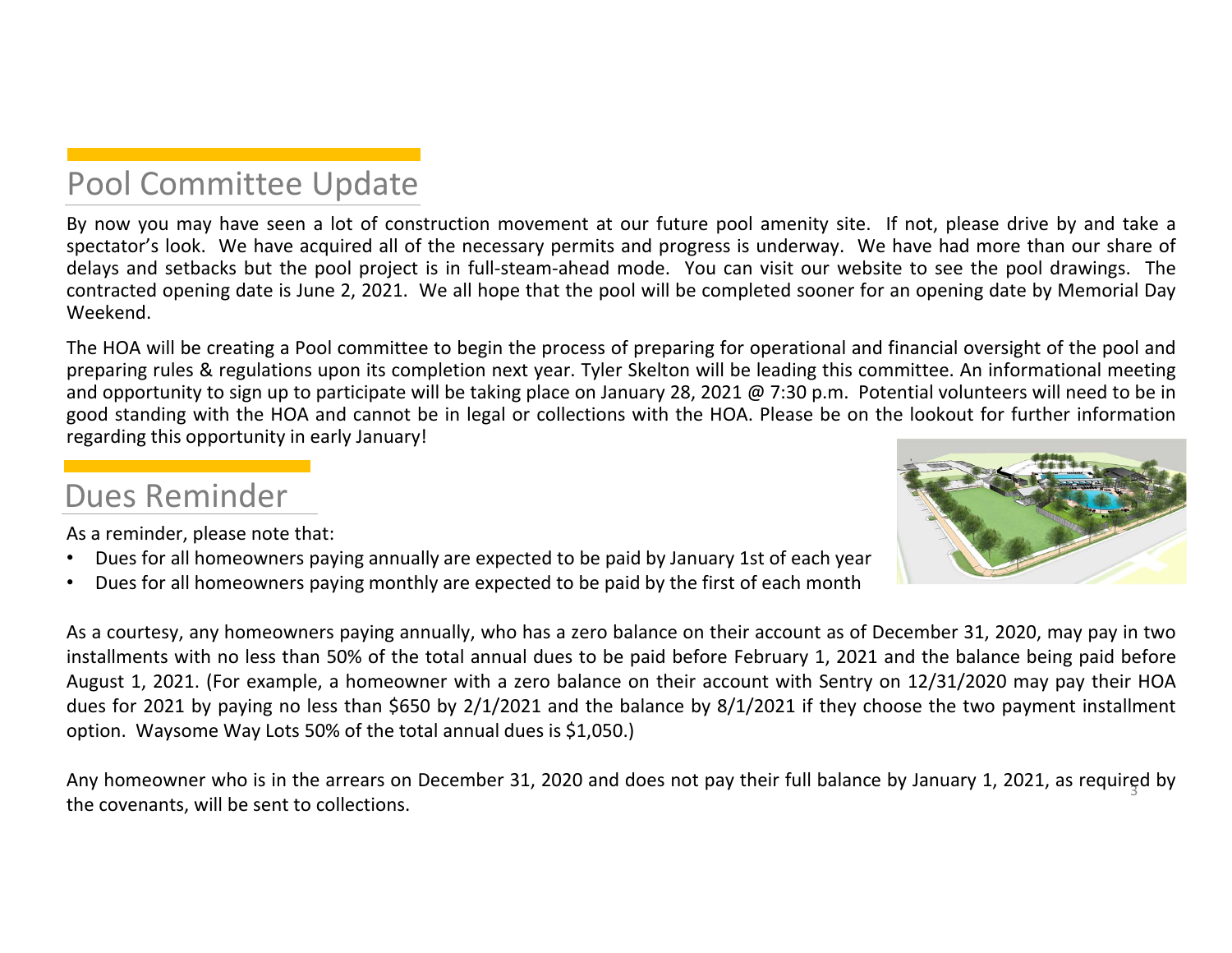

At times, the Homeowners Association (HOA) receives questions relating to security, to the large budget line‐item expense and what it covers, and to how we can improve security. The primary purpose of the security patrol is to serve as <sup>a</sup> deterrent to reduce the number of criminal activity in our community. They also report incidents to the proper authorities. They are **not** hired to engage in an active crime situation or pursue assailants.

The HOA security patrol helps maintain order in the common spaces. Besides enforcing some of the community rules and regulations, security has reported misbehaving juveniles to their custodian or authorities; has reported actual and suspected drug activity to the police; and has prevented robberies and burglaries from occurring by being at the right place at the right time. Once HOA security is made aware of <sup>a</sup> crime incident they will make <sup>a</sup> report for the security committee. For privacy reasons and to avoid jeopardizing ongoing investigations, the HOA will not disclose some details of reported incidents.

#### **REMINDER: Criminal incidents that occur in West Highlands should first be reported to Atlanta Police Department through the 911 system.**

Crime in West Highlands has decreased, along with crime in the city overall, in the recent decades. There has been an increase in crime across the city this year, some of which may be related to the pandemic and it is not clear yet how quickly incidents will return to their pre-pandemic trends. Car break-ins and thefts have increased. Atlanta Police Department (APD) stresses that this is often due to keys being left in the car, unlocked doors, or items left in vehicles that are visible from passersby; avoiding these basic risks is our responsibility. It should also be noted, that domestic‐related crime has increased since the start of the pandemic and is categorize as <sup>a</sup> violent crime and will affect statistics. Additionally, there is some expected uptick in crime that comes with each holiday season. Please be aware of that as you prepare for the holidays.

There are trade-offs when you move into an urban area, especially one that is going through transition. Dealing with criminal activity is one of those pain points that we endure – not because we want to – but because the advantages of living in an urban neighborhood, and the West Highlands in, outweigh the inconveniences. Though we do not have <sup>a</sup> mechanism to quantify how many criminal incidents our security patrol has prevented or deterred, we can say that our crime rate is lower than other neighborhoods in our police zone. We also feel that the many prospective buyers who desire to move into the community acknowledging some level of the risks speaks well of our efforts. We believe most residents feel safer having <sup>a</sup> presence of security than not having security accessible on the property. By leveraging security patrol with you are each doing to increase security, we can make West Highlands an even safer place to live.

The HOA has on occasion discussed installing security cameras in the community as one way to increase security further. Installing the types of high‐quality security cameras that would be useful is considered <sup>a</sup> costly financial investment which will not necessarily result in preventing and deterring crime. There are benefits to security cameras; the ability to record crime can be useful to make arrests and/or present as evidence in <sup>a</sup> court of law. But cameras are not likely to stop crimes in progress. The sorts of crime that our community experiences can occur easily while security is patrolling elsewhere in the community, as they already do.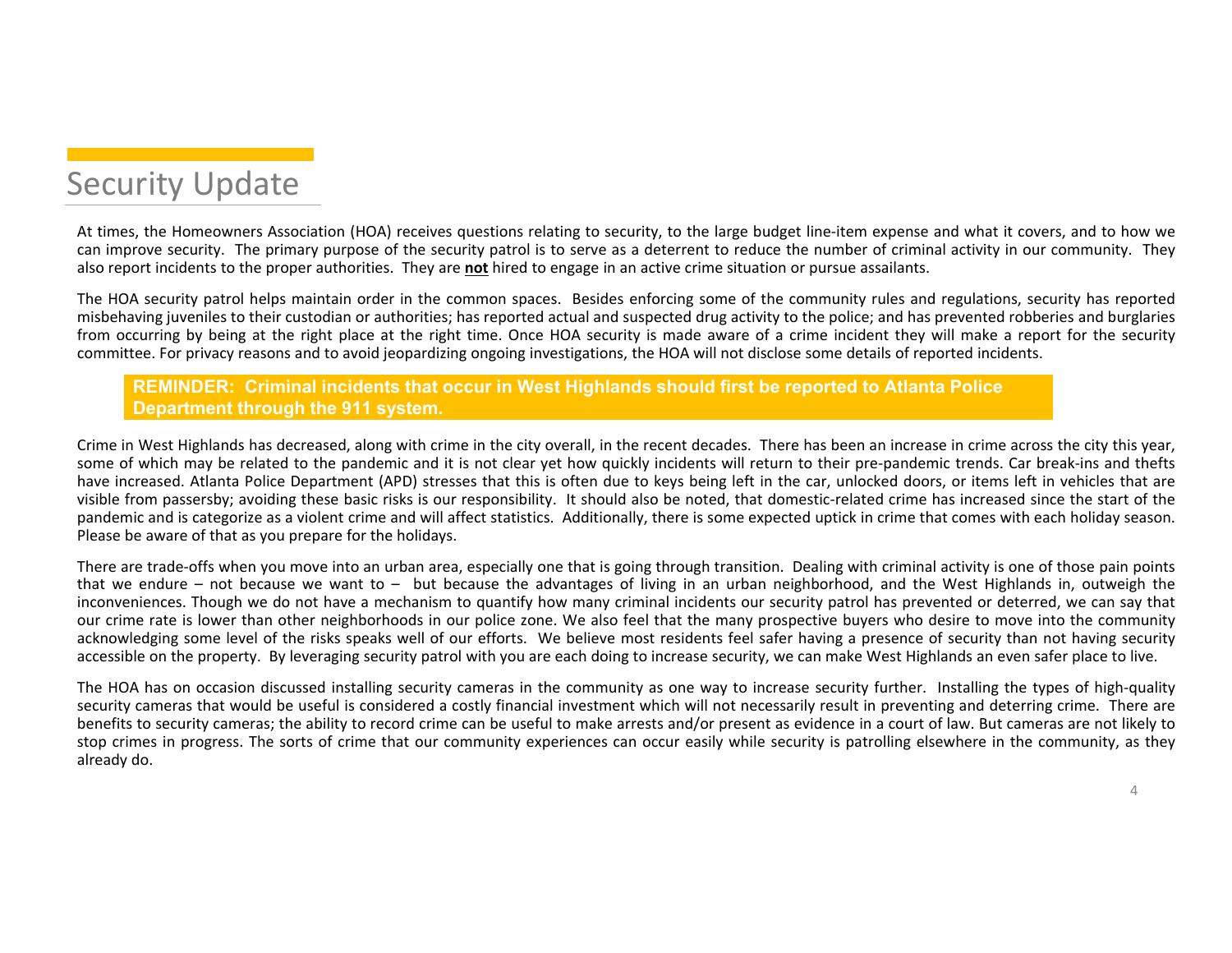### Security Update (continued)

In our current financial state, the HOA does not believe it can adequately finance the number of recommended cameras needed to properly surveil 39 streets, over 500 homes, and approximately 230 acres. In addition, there are associated costs and responsibilities to monitor and maintain the cameras over time. The HOA does intend to install <sup>a</sup> full security system at the pool amenity. Its smaller area should allow for the ability to help secure that high-profile location in a more cost-effective manner. Additionally, many homeowners who have installed security cameras on their property in order to police their home, did so at <sup>a</sup> fraction of the cost it would require the HOA to properly monitor the entire neighborhood.

West Highlands is an open and a non-gated community. There will always be incidents of crime relative to urban city living. This is not an ideal situation, but it is reality. The HOA is not dismissing the unsettling feeling of being <sup>a</sup> victim of crime or even the threat of becoming <sup>a</sup> victim. The fact of the matter is that our community is open and inviting with many entrance points (12 at present), and any person can enter, including those who don't belong. Private security is similar to any police department: they can't be everywhere, and they can't stop all crime from occurring. Because we have security patrol does not remove us from taking precautions. We must remain vigilant for threats and suspicious activity within our surroundings. We should also remember that experiencing incidents of crime does not mean that the security patrol or the police are not having any effect.

Security is an ongoing community effort and we do intend to constantly review our options for security in the future as the needs and resources of our neighborhood change. We appreciate that many of you are proactive in helping to secure our community. We look forward to continued discussion, questions, and discussions of these issues.

#### **Summary of Crime Statistics and Information for West Highlands**

The West Highlands is under APD Beat 110 which also covers the neighborhoods of Grove Park, Almond Park, Rockdale, Carver Hills, Scotts Crossing. There were 529 crimes reported in Beat 110 since January 1-November 30, 2020

- • 104 crimes were reported in the West Highlands community. 28 (27%) incidents were related to homeowners and the remaining 76 (73%) were incidents reported by Columbia Residential Apartments' residents. The 28 incidents report by homeowners consisted of 13 car thefts and break-ins; 5 property damage/vandalism; 5 identity thefts; 3 aggravated assaults; and 2 miscellaneous crimes.
- • In Zone 1 as <sup>a</sup> whole, there were 2406 crime incidents which is 23% less than the same period in 2019. However, aggravated assaults are up by 8%. Larceny, Burglary, Auto Theft, Robbery, Murder and Rape have steadily been decreasing yearly since 2013 in Zone 1.
- •In the City as a whole, there were 19,074 crime incidents which is 16% less than the same period in 2019. However, murder was up by 48%, aggravated assaults up by 14%, and car thefts up by 2%.

Source: Atlanta Police Department Crime Statistics https://www.atlantapd.org/iwant-to/crime-data-downloads. The information is publicly available.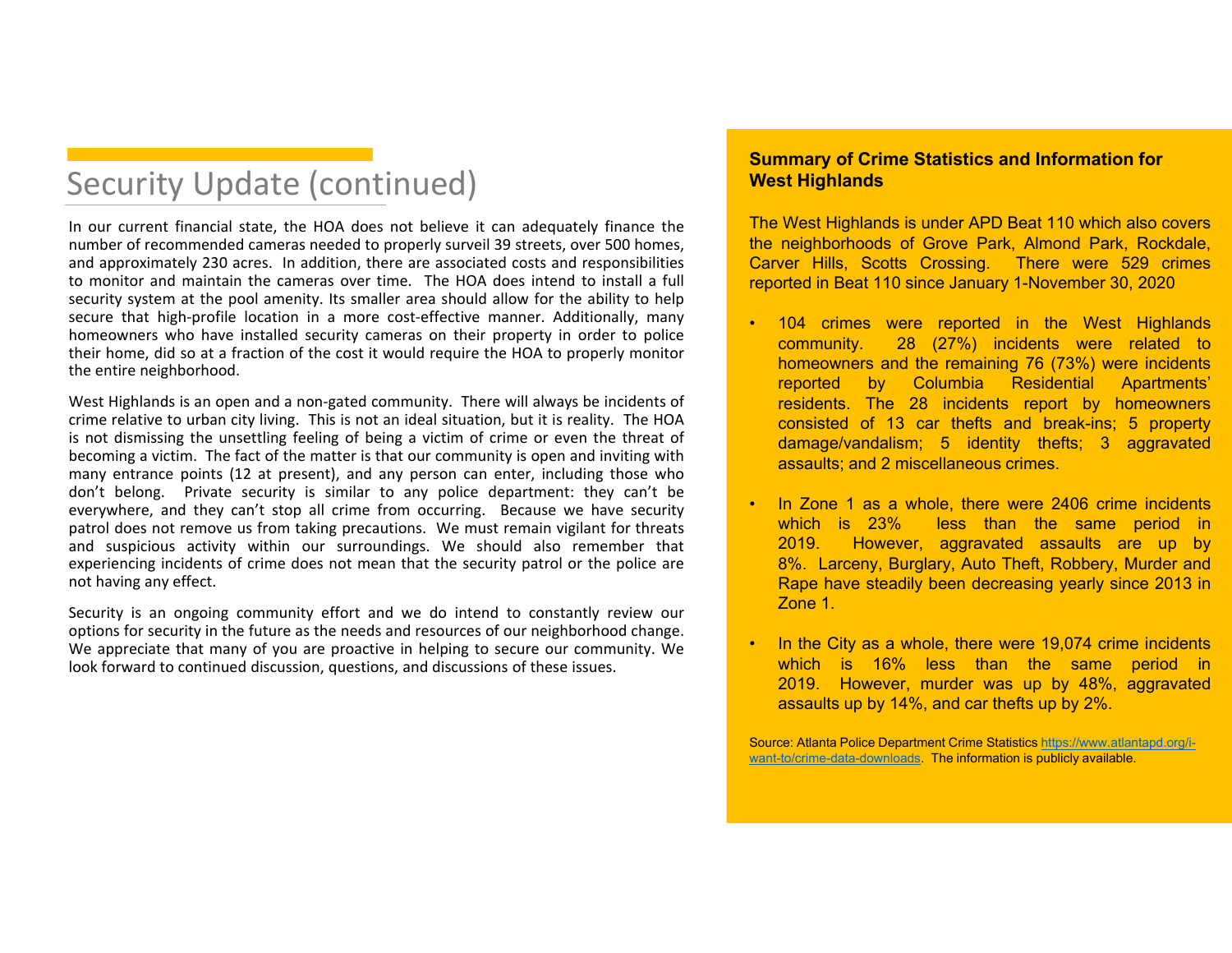## Security Update (continued)

### **What can you do to be more proactive about security in West Highlands?**

- 1. Start and Join a Neighborhood Watch Program
- 2. Use your garage as your primary place to park your vehicles
- 3. Keep all doors on your homes and vehicles locked at all times
- 4. Remove valuables from vehicles. Do not leave keys in your car
- 5. Keep your garage door closed
- 6. Review <u>Home Security Checklist o</u>n the West Highlands website
- 7. Report any suspicious activity to 911
- 8. After calling 911, report any suspicious activity to HOA security
- 9. Post suspicious activity on West Highlands Facebook and NextDoor.com
- 10. Take precautionary measures to secure your property





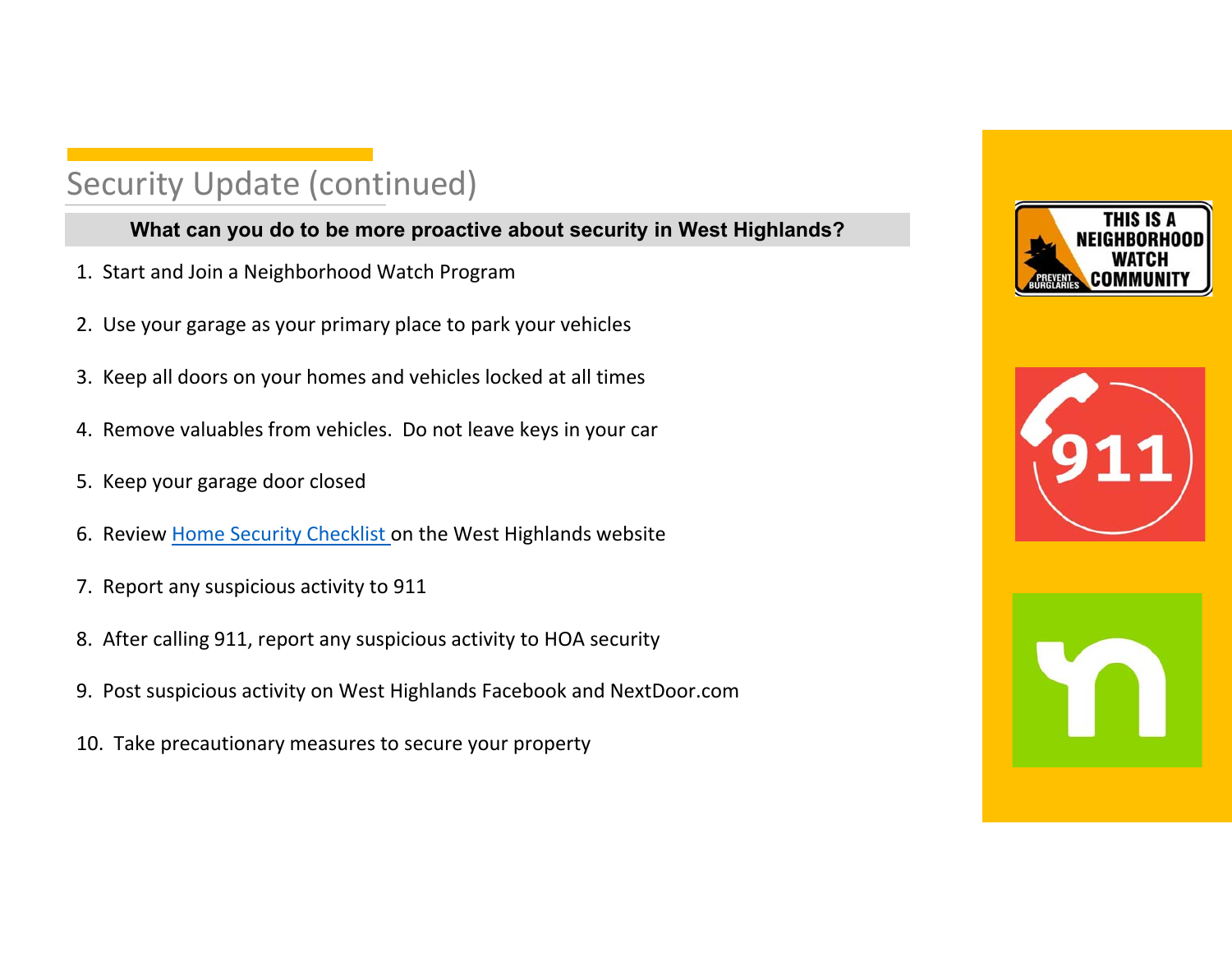During the Fall HOA Meeting we provided updates across the various committees and West Highlands. We have provided a summary of the questions and their answers. The virtual meeting format worked well and for future meetings, we will allow more **time for live Q & A.**

#### **Topic: Amenity Package**

**Q:** Can we get more detailed plans for the pool? Where can we get access to plans for the pool

**A:** Yes. Details on the architectural plans, landscaping, and structure have been posted to our website.

**Q:** With the clubhouse being removed, how will access to the pool be controlled?

**A:** Access to the pool will be controlled. The pool operations committee, along with Brock Built, will determine the mechanism or devices to secure the pool area.

**Q:** Was <sup>a</sup> competitive bid process used before selecting Brock to build the pool? If not why?

**A:** Brock Built interviewed several builders and selected Morgan Construction as they felt would deliver <sup>a</sup> very good product on time and within budget.

**Q:** We were told permitting was complete <sup>a</sup> month or so ago. Full transparency would be appreciated as people have been questioning why the work is slow/stopped.

**A:** The contractor building the pool informed us that an additional permit was required on their part. The contractor submitted an application for the permit, and it was recently issued to them. Brock Built was not made aware of the additional permit requirement from the City of Atlanta.

**Q:** When do you anticipate the pool opening next year? Is the target date still Memorial Day 2021?

**A:** The contracted date for the pool opening is June 2, 2021. We are hoping that the pool construction will be finished for <sup>a</sup> Memorial Day opening.

**Q:** How does this pool design correlate to the rendering that homeowners had to pay <sup>a</sup> special assessment. I recall the drawings being <sup>a</sup> little different. Can someone speak to that point?

**A:** The design for the pools is the same from the initial renderings. The primary changed is the replacement of the clubhouse for <sup>a</sup> pavilion. The detailed plans can be found on our website.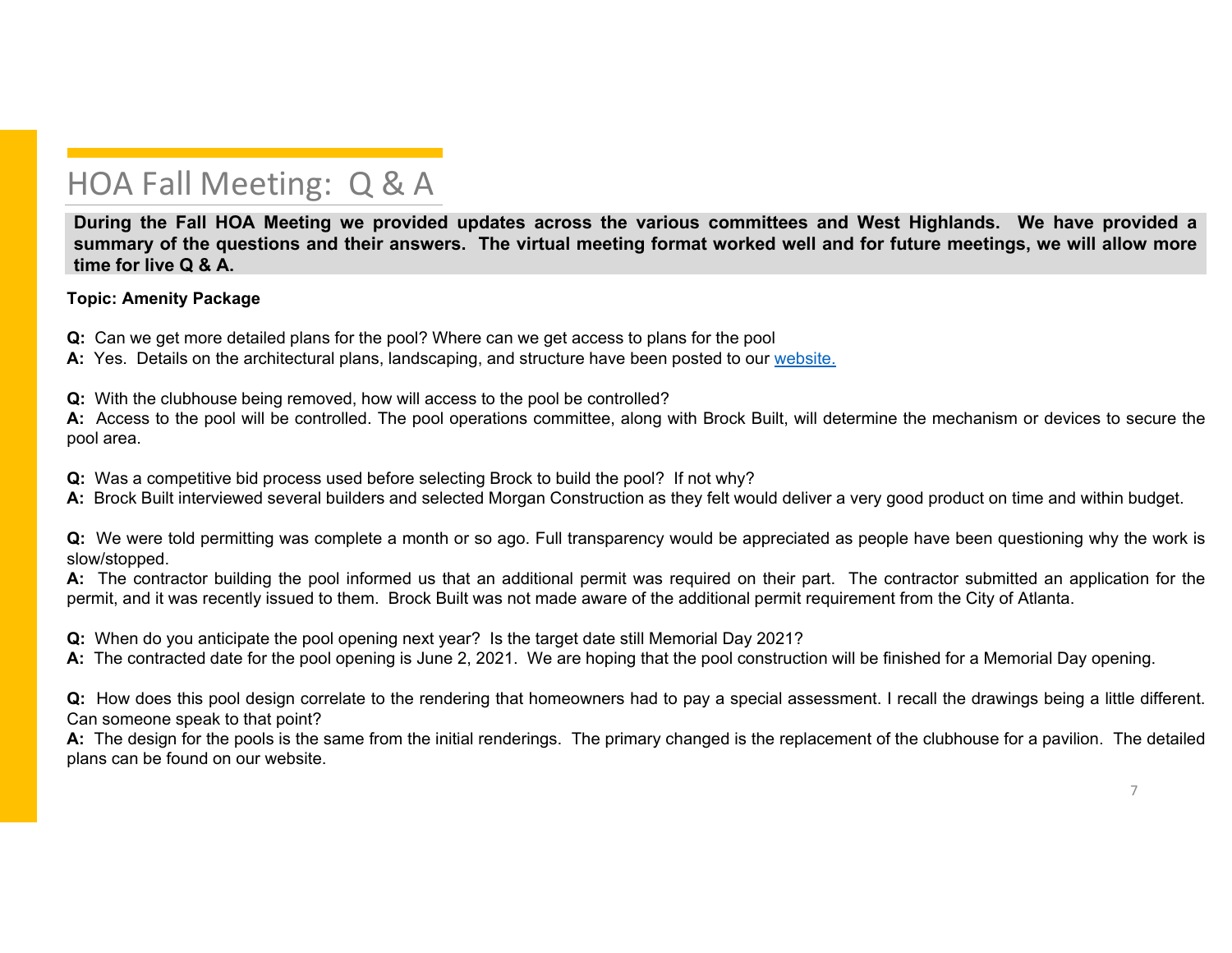#### **Topic: Amenity Package (continued)**

**Q:** How will pool security be handled with neighbors who get <sup>a</sup> key fob and then sell their house and others who want to use it but are not homeowners in the neighborhood?

**A:** Residents of West Highlands HOA are allowed to use the pool amenity. The pool committee will decide on the number of guests for each Lot who can use the pool amenity depending on capacity. The pool committee will determine rules and regulations that all residents and visitors must adhere to or be at risk of losing their privileges. Those homeowners who move out of the community will have their access removed. The pool operations committee will be responsible for establishing procedures around these processes.

**Q:** Can have more transparency with the pool expenses and pool operations?

**A:** The pool finance committee is planning to hold several meetings during the year to report on pool expenses and pool operations.

**Q:** Does the proposed budget for 2021 include the costs associated with maintaining the pool, operations, and other services needed discussed? Or can we expect <sup>a</sup> dues increase to cover those costs

**A:** The 2021 budget includes the pool operations including maintenance, security, loan payment, etc. The HOA Board will assess the expenses versus income to determine if there will be <sup>a</sup> dues increase in subsequent years.

**Q:** We have been paying for the pool for years...haven't we paid for it by now? Will the dues decrease once the loan is paid off and we pay reduced fees just for pool maintenance?

**A:** The West Highlands HOA has collected approximately \$1,465,000 since 2016 related to the amenities project. This includes:

- • \$880,000 raised from the assessments in 2016 and <sup>a</sup> \$575 per homeowner annual dues allocation from 2017-2020. This \$880k includes approx \$45k in receivables from delinquent homeowners.
- •\$585,000 from contributions Brock Built has made for each house sold since 2017.

In addition to the monies noted above, the West Highlands HOA has taken out <sup>a</sup> \$2,000,000 loan, as authorized by <sup>a</sup> vote of residents. The combination of the two funding sources will be used to fund phase one of the amenities project. Approximately \$371k has been spent to date on designs and site work. The current term for the loan is 20 years. We are optimistic we can pay off the loan early. Upon payoff of the loan will we reassess the continued maintenance costs and required capital improvements to determine the dues amount going forward. However, we do not expect <sup>a</sup> reduction in dues in the medium term.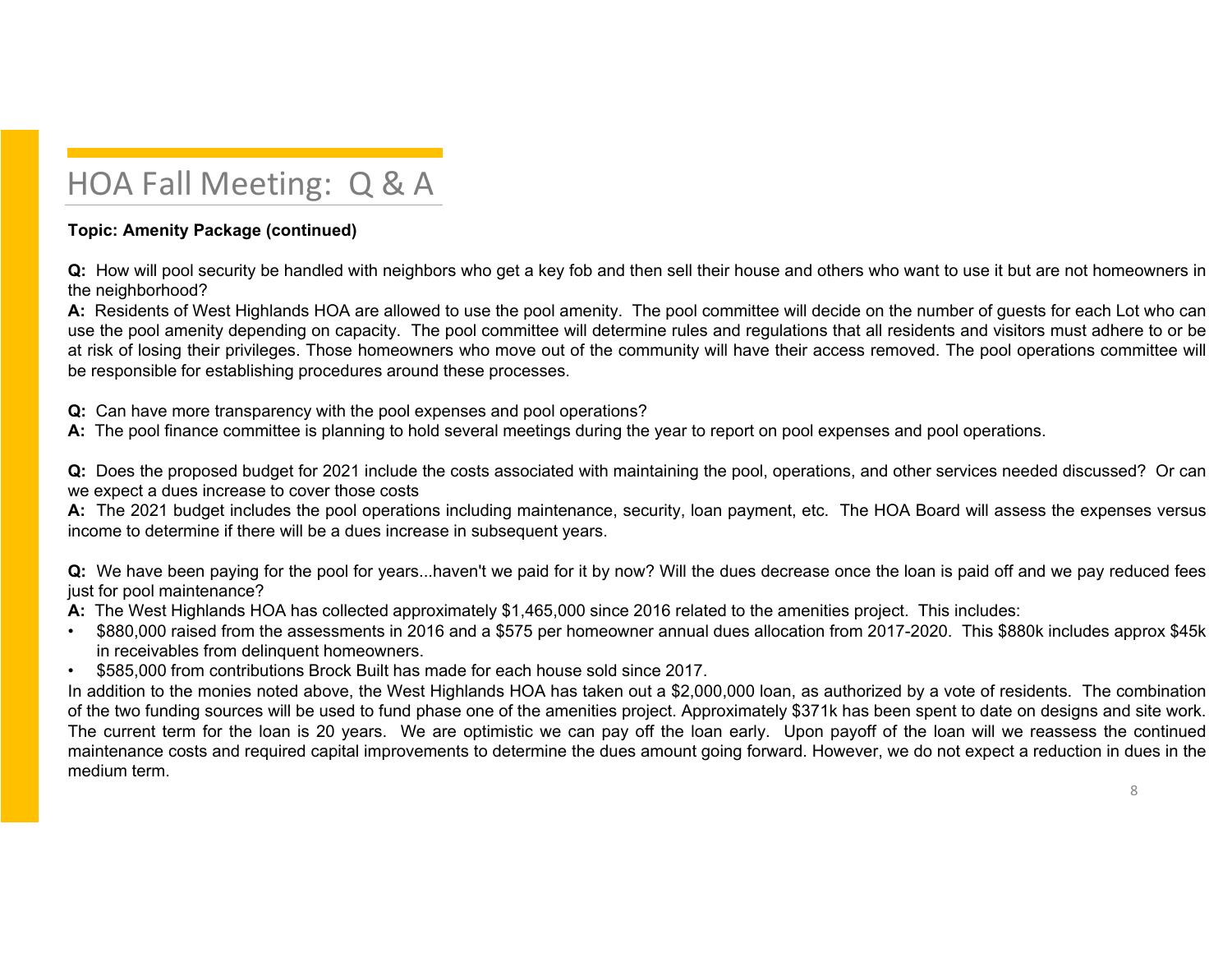#### **Topic: Amenity Package (continued)**

**Q:** \$2400 for <sup>a</sup> pool phone line?

**A:** This is the average cost for <sup>a</sup> business intercom line to open the gate for the pool.

**Q:** Is there <sup>a</sup> restroom by the pool?

**A:** Yes, there will be restrooms at the pavilion

**Q:** Regarding the dog park - when will it be finished? There is already damage to some of the fencing due to the larger dogs running into it. Do we have <sup>a</sup> plan for maintenance and what is the process for getting it fixed? This is going to be an ongoing thing so we should have <sup>a</sup> process.

**A:** The dog park will be maintained as with other existing common area (parks, walkways, etc.). Users of the dog park should report damages to Sentry Management. It's of great help to the community when issues like this are reported to Sentry promptly. Additional items are planned for the dog park such as irrigation, benches, and <sup>a</sup> shade structure.

#### **Topic: Dues**

**Q:** When should those non-townhouse homeowners expect an increase in dues – 2022?

**A:** The HOA is fiscally being responsible by attempting to minimize costs in order to avoid increasing dues. Once the pool is fully operational and the remaining land is transferred to the HOA, we will reassess the budget.

**Q:** Why did dues for townhouses increase this year?

**A:** The townhomes have been operating in a deficit since their opening. We have strategically made slight increases over time to reduce the deficit and may continue to do so. The goal is for the townhomes to eventually have enough revenue to cover their costs of maintenance and surplus to put into reserves.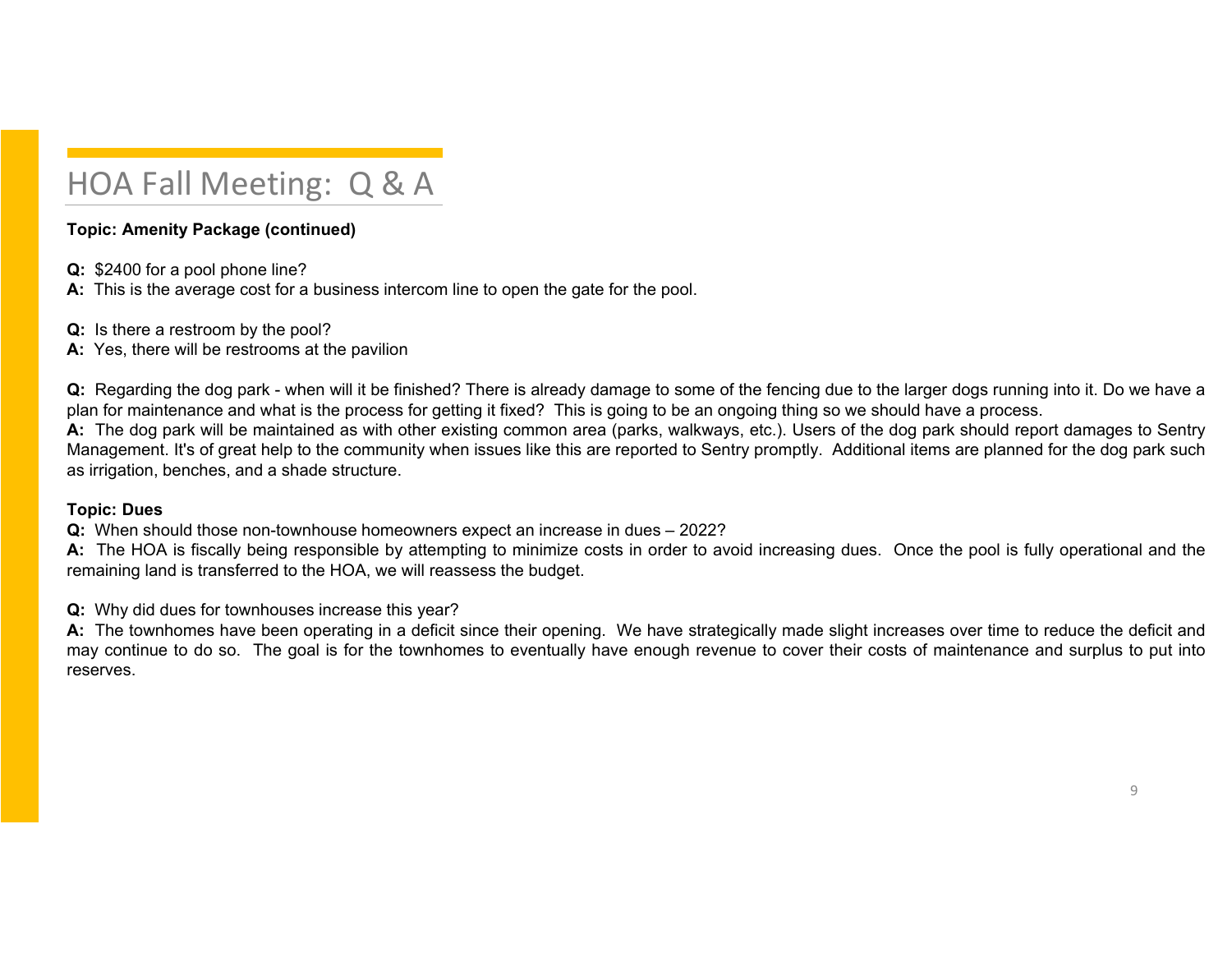### **Topic: Dues (continued)**

**Q:** Please explain the townhome increase in more detail. The only service we receive for (now) \$250 <sup>a</sup> month is the grass cut. The irrigation still has not been installed; the lights have not been installed; the "park" across the street stays overgrown all year; and the pond is full of trash. A one month notice on <sup>a</sup> \$600 year increase is really unacceptable.

**A:** The initial dues and the increases have not been sufficient to cover the expenses of the townhomes. Expenses for townhomes cover grounds keeping, building insurance, termite bond, and <sup>a</sup> few incidentals. The HOA dues are still relatively low compared to townhomes in the Atlanta region. The townhomes should have had irrigation installed. Please report issues to Sentry Management which townhome community you reside so we can check on the irrigation system. We believe some of the other areas that you are referencing are still owned by Atlanta Housing Authority (AH). There are plans for those lands and retention ponds to be cleared, developed and then transferred to the HOA and then they will become the HOA's responsibility.

**Q:** Are my dues decreasing given the pool isn't close to be completed?

**A:** While the HOA has been collecting monies for the pool and these have been applied toward the down payment this does not cover the entire cost of the pool amenity. The dues will not decrease as there will be capital improvements that will need to be made as the amenity ages.

**Q:** Is there <sup>a</sup> 2020 Budget to Actual report? Is evidence of expenses made available to homeowners?

**A:** Yes. You can login to your account at Sentry Management to view the financials. There you can view the actual expenses against the budget.

#### **Topic: Brock Built Updates**

**Q:** How many houses does Brock Built estimate they will sell next year and how many are remaining in the current plans and what is estimated completion date for total build out?

**A:** 470 homes have been completed so far with <sup>a</sup> conservative projection to construct and sell 50 homes next year. The current plan is to construct 800 homes in total. We don't know when the project will be completed; it is based upon the housing market and other factors.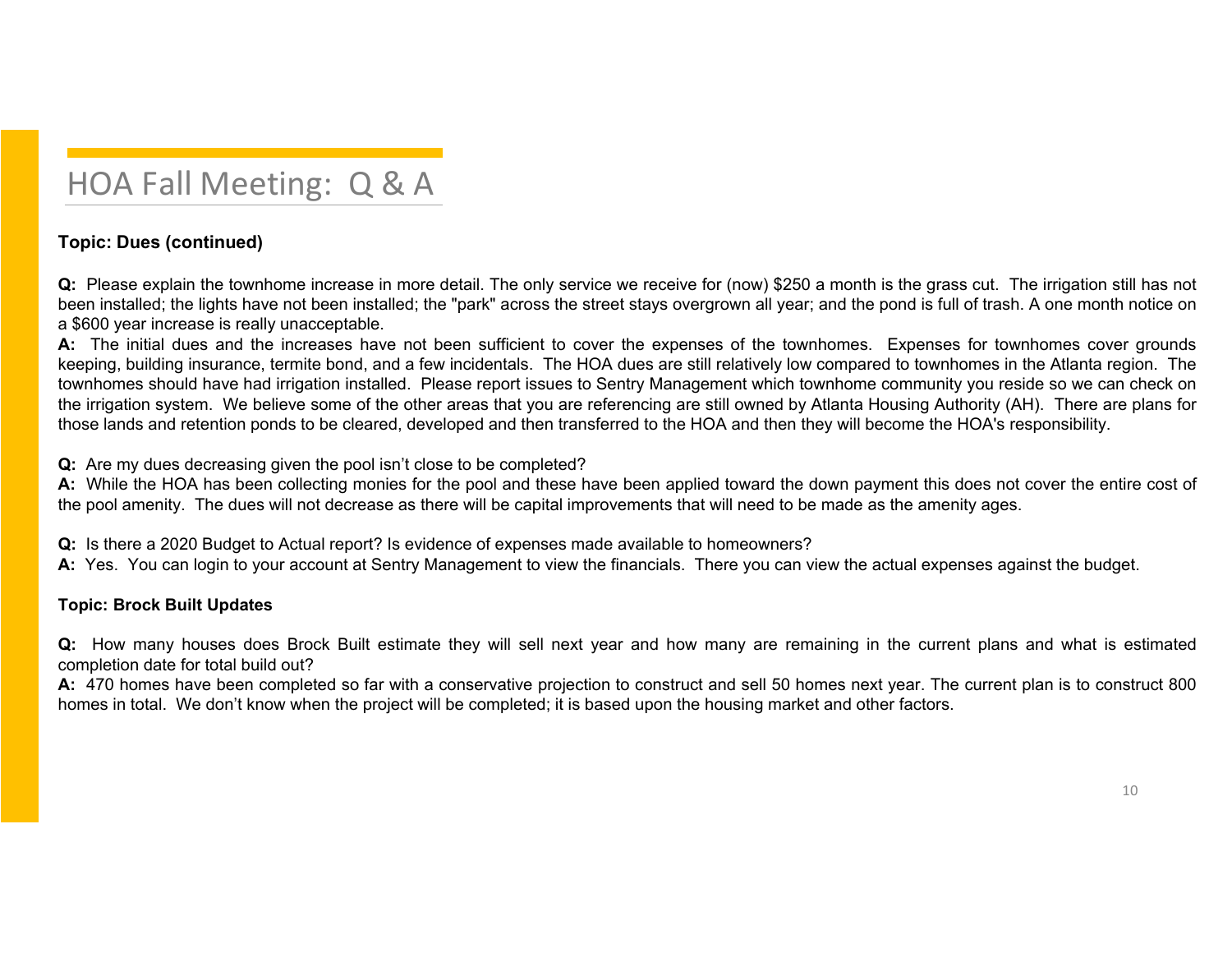### **Topic: Brock Built Updates (continued)**

**Q:** Approximate times for construction crews for Brock for on-site construction? We continue to hear music & construction after 6pm from construction sites

**A:** Brock Built is trying to complete construction phases as quickly as they can. Construction times are 7am to 7pm with some work crews continuing later for inside work. If there are problems with noise violations outside these hours, please report them to Sentry Management.

**Q:** Any updates about cleaning or clearing the retaining pond behind the houses on Drew Drive? Also the trees were cleared out this time last year and now they have grown back and it looks horrible. Who is responsible for cleaning it up or doing something with it? **A:** The retention ponds are still owned by Atlanta Housing Authority (AH). As part of the negotiations to have all of the AH property in West Highlands transferred to the HOA, we are requesting that the retention ponds are cleared before we take on those responsibilities and costs.

**Q:** Who can I speak with at Brock about traffic control on Perry and specifically the entrance to Perry Boulevard and Habershal Road? **A:** Perry Blvd is <sup>a</sup> public street and managed by the City of Atlanta. You can reach out to Councilmember Dustin Hillis, who is your District 9 representative, to lobby on your behalf to the city for traffic calming measures. Additionally, you can contact the city's Department of Transportation.

**Q:** Is there any update as to what's going to happen and when to the land on Westmoreland Circle below the power lines?

**A:** The land is still owned by Atlanta Housing Authority (AH). Once the land is transferred to the HOA, the plans are to add <sup>a</sup> ball field and community garden.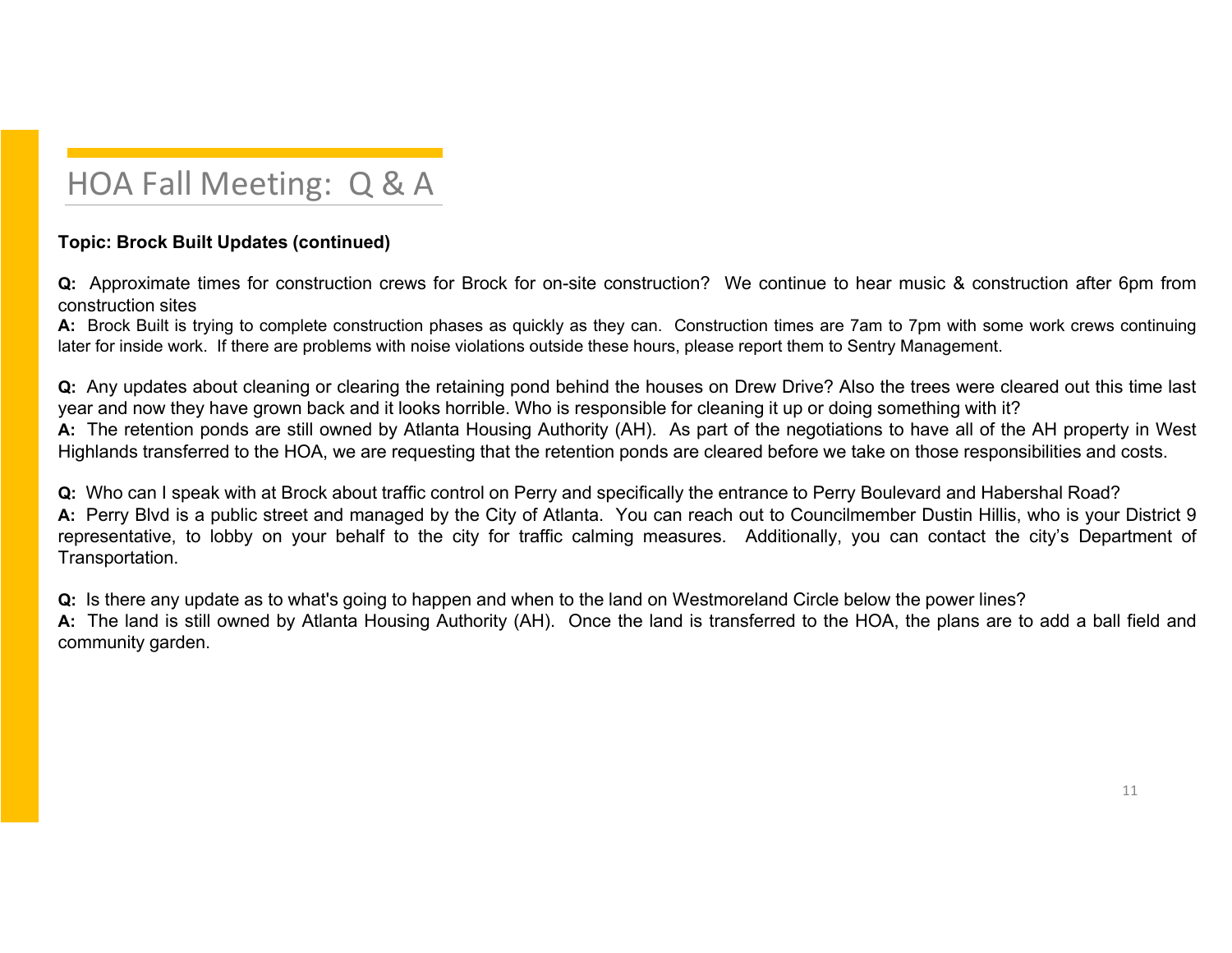#### **Topic: ACC**

**Q:** How often will the Sentry Management person out to inspect? It used to one per season?

**A:** A Sentry Management representative visits the property on <sup>a</sup> weekly basis.

**Q:** Will the Sentry person take pictures of the violations so we can see what they see?

**A:** The Sentry Management representative takes pictures of Lots that are in legal for covenant violations. If <sup>a</sup> homeowner is cited for an exterior violation that they believe is an error, they can take <sup>a</sup> picture and email it to Sentry to revisit the Lot.

#### **Topic: Security and Parking**

**Q:** If I get <sup>a</sup> new car, do I need to change/update my parking sticker or can I just move it to the new car?

**A**: When adding or exchanging a car or parking sticker, the homeowner needs to submit a new parking application. You can reuse the existing parking sticker if you are replacing <sup>a</sup> car. Please note the exchange on the parking application.

**Q:** Will we finally be able to find out where the gunshots are coming from? I asked security about this and they acted like they don't hear them which I couldn't believe and I noticed one of the security cars looked like it had <sup>a</sup> bullet hole in it.

**A:** Gun shots that are heard from <sup>a</sup> distance are likely occurring outside of West Highlands in <sup>a</sup> neighboring community. You should reach out to Atlanta Police Department to inquire and report these gunshots.

**Q:** Can security publish public reports? Or can there be <sup>a</sup> reporting mechanism that is public so we can all see and understand the responses. **A:** We will work on security publishing statistics on the types of crime happening in West Highlands. For more detailed information on <sup>a</sup> particular incident, you would need to contact APD.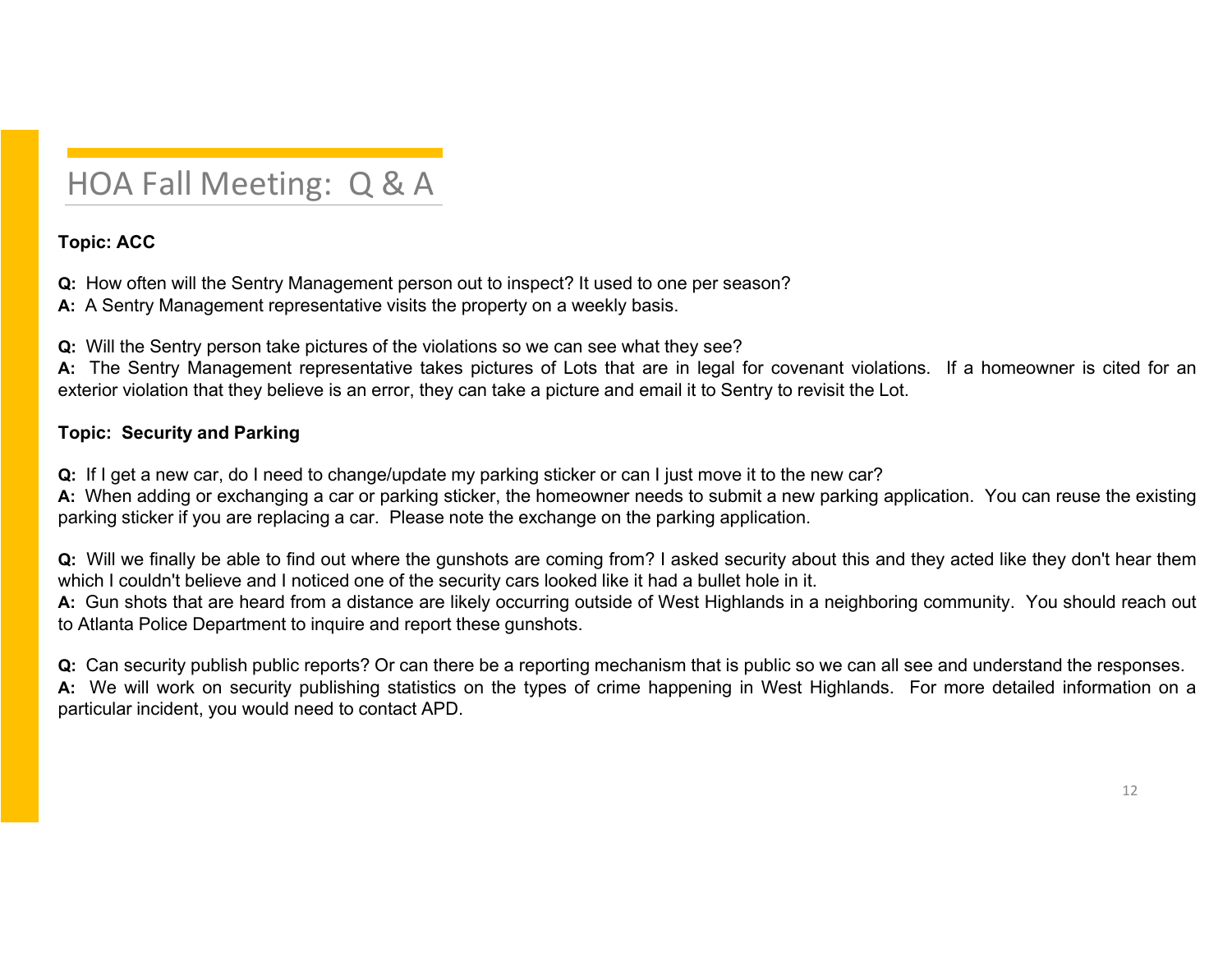### **Topic: Security and Parking (continued)**

**Q:** Are the black security cars and the white security cars with the same team?

**A:** Protect Security has white cars and black cars patrolling West Highlands, Brock Built Construction Sites and Columbia Residential.

**Q:** How has crime been compared to previous years? Are things getting better or worse? If it has gotten worse, do we have <sup>a</sup> plan for how things can be improved beyond the change of security shifts?

**A:** Overall, crime is on the decline but we have started to see an increase across the city. Usually, we see more incidents as we approach the holiday season. Though West Highlands crime is still low compared to other neighborhoods, it is not immune to incidents happening. Homeowners should take extra precautionary measures to protect themselves, homes, cars, etc. Homeowners interested in even more proactive steps are urged to start <sup>a</sup> Neighborhood Watch Program. You can contact APD for assistance in setting up the program.

**Q:** Any plans to install lights on the entrance from Perry to Sanford? There's <sup>a</sup> stretch from Perry to the first few stop signs that is completely dark. The Perry/Sanford stretch of entrance is extremely dark and in need of lighting, creating dangerous conditions at night. Are there any plans to have that area lit?

**A:** Once the Sanford phase is built out, street lights will be installed on Sanford Drive between Perry Blvd and Drew Drive.

#### **Q:** Any plans to install street lights on Perry and Waysome Way?

**A:** Waysome Way is a private street. There are no plans to install street lights on this street. If the residents on Waysome Way want to have lighting installed, they would need to pay for the costs through <sup>a</sup> special assessment and continue to pay for the maintenance and the utility usage.

**Q:** Can security attend our next HOA meeting?

**A:** We will schedule <sup>a</sup> member of the Protect Security Team to report on security within West Highlands and to answer questions at our next HOA meeting.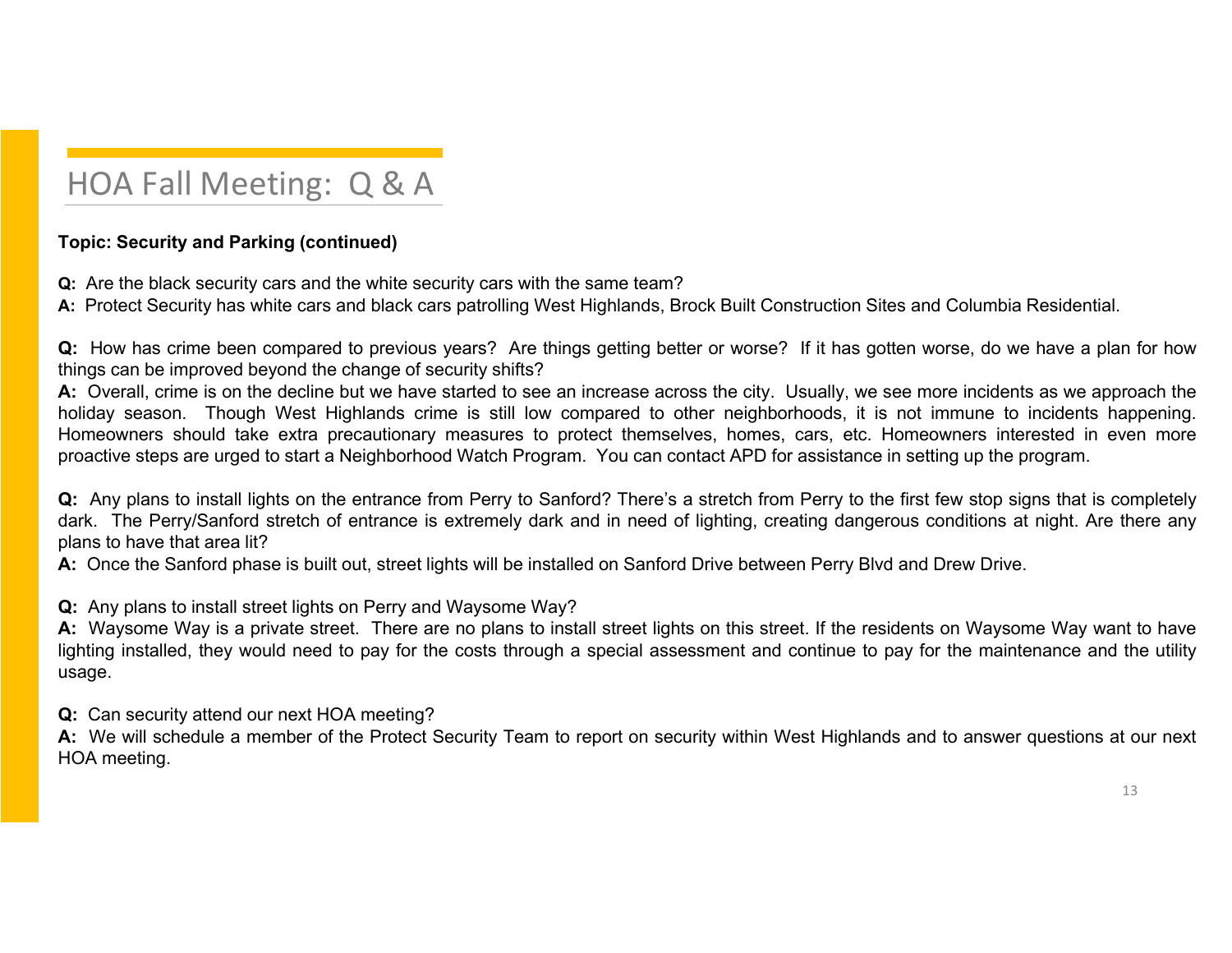### **Topic: Security and Parking (continued)**

**Q:** How does Columbia Residential's security report any incidents and do we need to sync up with them?

**A:** Currently, there is not an exchange of security reports between Columbia Residential and the HOA. The HOA does not have justification or authority to examine Columbia Residential internal security issues. The HOA primary focus is to patrol and provide security on areas outside of Columbia Residential properties

**Q:** Can we include <sup>a</sup> member of the local police in our HOA meetings?

**A:** NPU-G is the forum for residents to raise concerns and ask questions about crime and other city departments' issues. The local police attend the monthly Neighborhood Planning Meetings (NPU-G) on the third Thursday of the month at 7:00 p.m. (except for the months of December and January when no NPU-G meetings are held). Click on the following link to get meeting details https://www.atlantaga.gov/government/departments/city-planning/office-of-zoning-development/neighborhood-planning-unit-npu/npu-schedule.

#### **Topic: Community Updates**

**Q:** Any insight on why Westside Park hasn't opened yet? I know it's not quite HOA related but just curious if anyone has information.

**A:** Phase 1 of the park has been completed and they have begun working on Phase 2 based on the last update from Atlanta Beltline. They are waiting for the city to approve the grand opening.